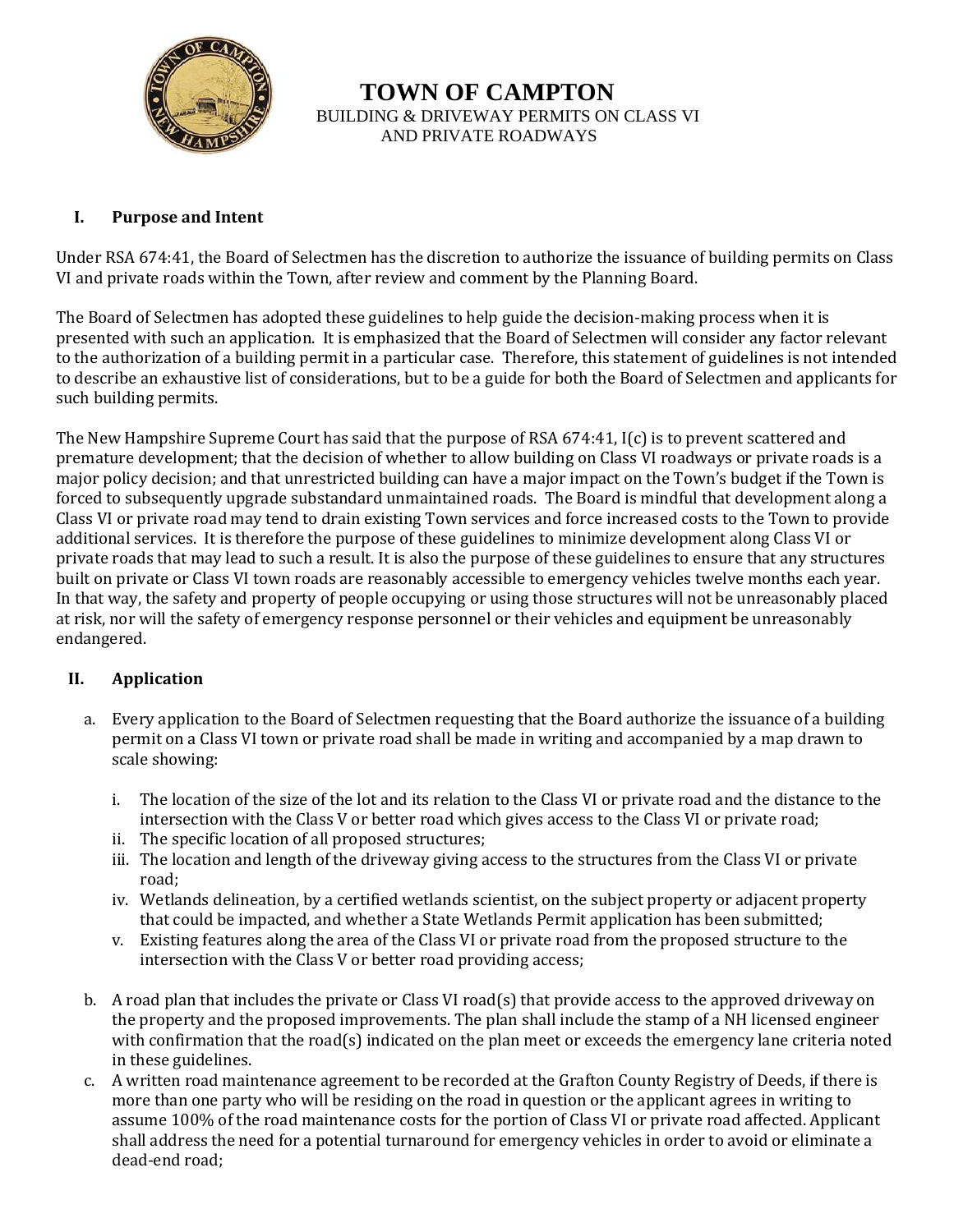- d. Any other information which the Board of Selectmen may reasonably require.
- e. All above referenced must be submitted as a complete packet to the Planning Board no later than the first of the month to be on the Planning Board agenda for that month. The planning department will provide notification of the application to the fire chief, police chief and road agent. Following the planning board review, the complete packet with written comments and recommendations shall be forwarded to the Board of Selectmen.

# **III. Criteria to Be Considered**

The Board of Selectmen should issue a building permit upon a Class VI or private road only when it is demonstrated by an applicant, and determined by the Board of Selectmen, that issuance of the permit will not have a negative impact upon the Town (i.e., the planned development is not deemed "scattered and premature"). The Board of Selectmen should evaluate applications, in consultation with the Planning Board, using the following criteria (as well as any other criteria they deem relevant):

- a. Conditions of the Class VI road or private road: whether the road has adequate drainage, whether the grade is suitable to handle increased development and use, whether the surface is suitable for increased use, and whether public safety personnel, vehicles and/or equipment would have difficulty reaching the property, creating increased risks to those occupying or using the proposed structure(s).
- b. Length of travel to reach the nearest intersection with a Class V or better road (see Section IV below).
- c. Conditions of connecting roads and intersections: whether they are adequate to handle increased traffic.
- d. Effects on municipal services: whether the proposed development would result in an increased need for police, fire, rescue, water, sewer, electric and/or other public service, and whether the condition of the road result in increased risk to Town personnel, vehicles and/or equipment trying to reach the property in emergency situations.
- e. How the proposed development will fit into general growth/development patterns in the Town and if the issuance of the building permit would tend to distort the Town's official map or Master Plan.

### **IV. Distance to Class V Road**

It is the general policy of the Board of Selectmen that no building permit will be authorized if the driveway access to the principal structure from the Class VI or private road begins more than 200 feet from the intersection of the Class VI or private road and the Class V or better road which gives access to the Class VI or private road. Applications that meet the 200-foot distance will not be automatically approved, however, as this is but one criterion to be considered. In addition to the criteria listed in Section III above, the Board of Selectmen will consider the following even where the 200-foot distance is met:

- a. The nature, condition and grade (12% or less) of the Class VI or private road; and
- b. The nature, condition and length of the driveway from the Class VI or private road to the proposed structure(s).

The Board of Selectmen may consider waiving the 200-foot distance:

- i. Where the deviation from the 200-foot distance is insignificant and the Board finds the issuance of the permit is not contrary to the spirit and intent of this policy; *or*
- ii. Where the applicant proposes to physically bring the relevant portion of the Class VI or private road to the Town's Class V standards; and
- iii. The Board finds that there is a strong likelihood that the applicant will properly maintain the improved portion of the Class VI or private road; and
- iv. The Board finds that the issuance of the building permit is not contrary to the spirit and intent of this policy.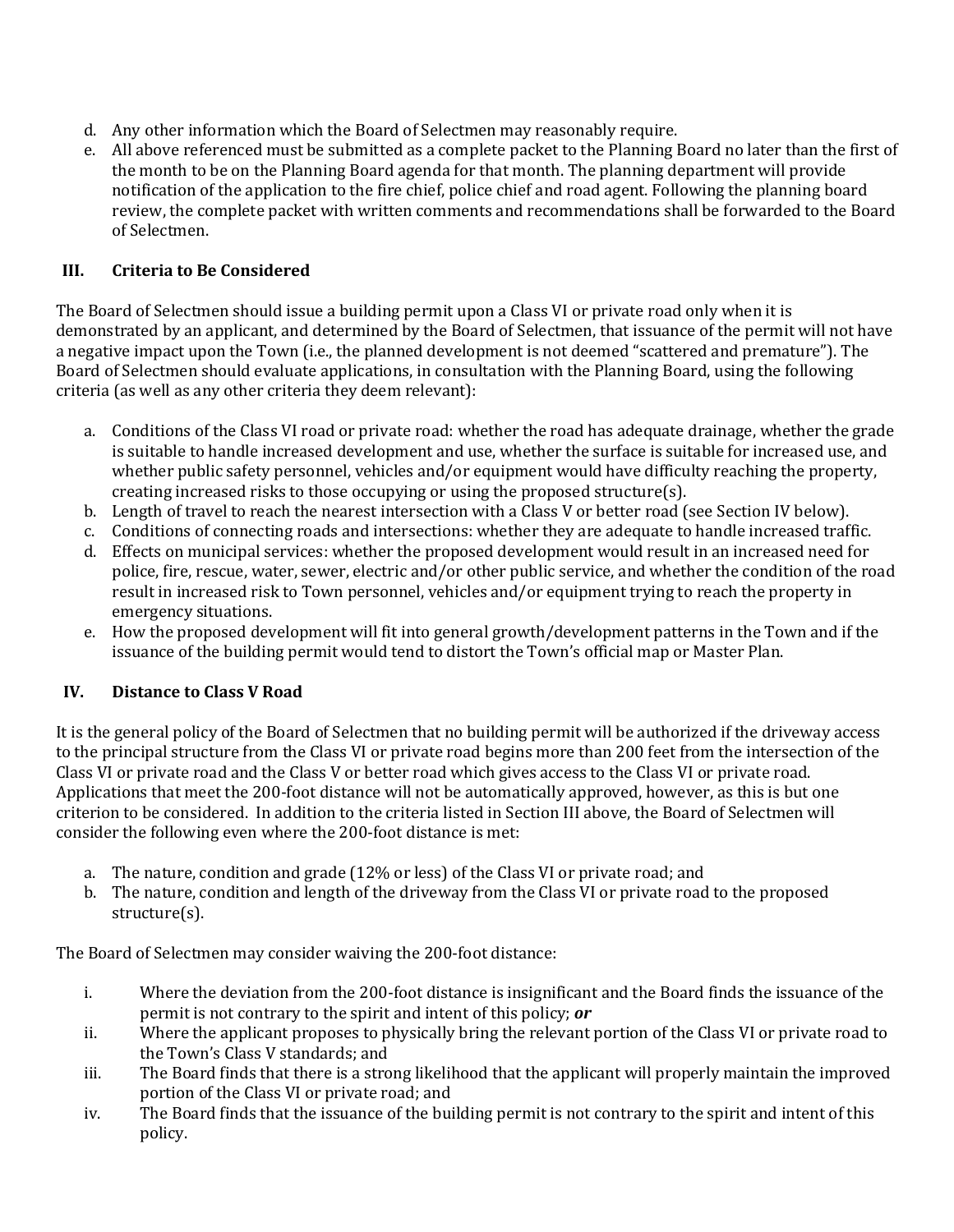### **V. Improvements to Class VI Roads**

The Board of Selectmen may, when it deems necessary for the provision of safety services or to minimize future financial impacts on the Town budget, require the applicant as a condition of approval to improve the Class VI or private road in accordance with the standards and guidelines set forth in this Section V.

Before beginning any work within the limits of the Class VI road (including the traveled way and any shoulders, drainage structures, or associated areas), the applicant must obtain written permission from the Board of Selectmen pursuant to RSA 236:9-:11, and shall be subject to the penalties provided by RSA 236:14 and any other applicable statute or ordinance for failure to secure or comply with the terms of that permit.

- a. For a single lot and/or single dwelling unit, the Board of Selectmen shall adhere to the minimum standard set forth below for improvement of Class VI or private roads. Each application and case is looked at on a case-by-case basis, with the specific conditions of the road in question and its ability to support the passage of emergency vehicles being the primary consideration. In general terms, the minimum standard includes the following:
	- i. Sixteen-foot (16'} travel surface
	- ii. Two-foot (2') shoulders on each side
	- iii. Twelve-inches (12") bank run gravel base
	- iv. Four-inches (4") crushed gravel surface
	- v. Installation of drainage culverts as may be required after NHDES Wetlands permit approval
	- vi. Potential of pavement, depending on conditions or steepness of slope
	- vii. Fifty-foot (50') Right of Way
	- viii. Easement for drainage and maintenance
- b. For multiple lots and/or dwelling units, the Class VI or private road is to be brought to Class V standards, and the standards to be met are those set out in the Town Road and Subdivision Standards as they may be modified under subsection c below.
- c. The Board of Selectmen may require something other than the minimum or Class V standards as it finds appropriate.
- d. The Board of Selectmen will require that the proper completion of the improvements be secured by the provision by the applicant to the Town of security in a form of surety bond or cash equivalent in the amount to be determined by the Board of Selectmen.
- e. The Board of Selectmen will also require that all such work be completed to the satisfaction of the Town's Road Agent.

#### **VI. Notice to Be Recorded- Agreement & Release Form**

Prior to the actual issuance of any building permit authorized by the Board of Selectmen for construction on a Class VI or private road, the applicant shall provide the Town with an executed notice to be recorded at the Grafton County Registry of Deeds. The Town will have the notice recorded at the applicant's expense. The notice shall include all of the following information: